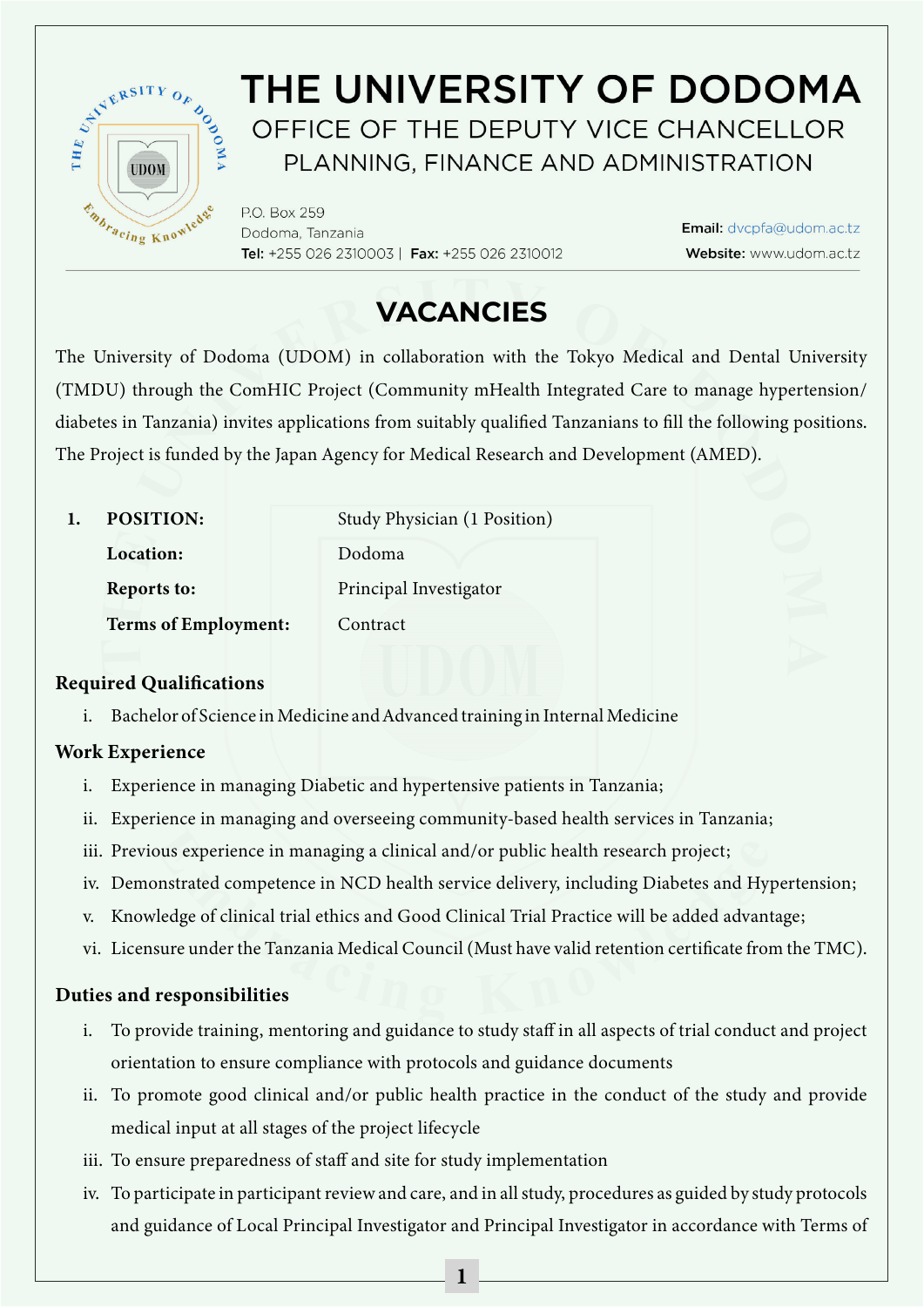Reference provided in the Attachment 2

- v. To oversee all clinic and other study personnel performing study specific tasks and procedures
- vi. To oversee regulatory submissions and approvals to local and international institutional review boards or ethical review committees
- vii. To maintain all study records including but not limited to, regulatory binders, study specific source documentation and other materials as required.
- viii. To coordinate and facilitate under direct supervision by the Local Principal Investigator, the monitoring, of the project
- ix. To coordinate and facilitate under direct supervision by the Local Principal Investigator, the audit reporting responses of the project.
- x. To act as liaison between field study personnel, Community Health Workers, Study Participants, investigators, Local Principal Investigator, Principal Investigator and the ComHIC Implementation Team.
- xi. May perform other job-related duties as requested or required by the Local Principal Investigator and Principal Investigator.

## Expected Duration of Assignment

- i. Assignment is on a one-year renewable contract with a probation period for the first 3 months.
- ii. Expected date of completion of duty is October 2022.
- iii. Remuneration is negotiable within the appropriate grade depending on education, experience and demonstrated competency.

| 2. | <b>POSITION:</b>            | Study Nurse (1 Position) |
|----|-----------------------------|--------------------------|
|    | Location:                   | Dodoma                   |
|    | Reports to:                 | Principal Investigator   |
|    | <b>Terms of Employment:</b> | Contract                 |

## Required Qualifications

i. Bachelor of Science in Nursing and advanced training in Public Health, Community Health, Information Science, or other related fields

## Work Experience

- i. Experience in advising diabetic and hypertensive patients and coordinating their treatments in Tanzania
- ii. Previous experience in managing a clinical and/or public health research project
- iii. Demonstrated competence in NCD health service delivery, including Diabetes and Hypertension
- iv. Experience to manage/coordinate services using ICT and good knowledge and skills in mHealth
- v. Knowledge of clinical trial ethics and Good Clinical Trial Practice will be added advantage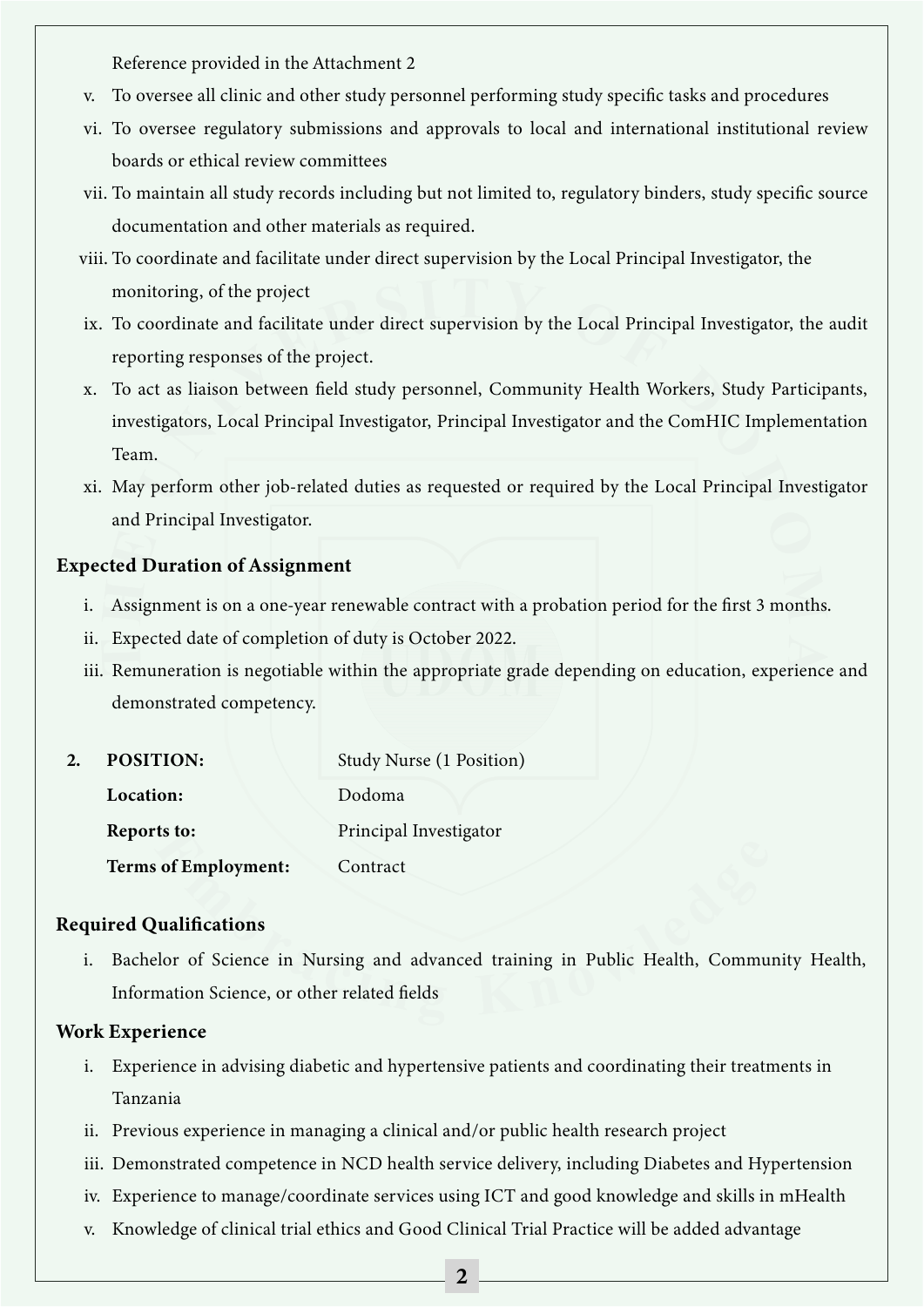vi. Licensure under the Tanzania Nursing and Midwifery Council (Must have valid retention certificate from the TNMC)

## Duties and responsibilities

- i. Provide training, mentoring and guidance to study staff in all aspects of trial conduct and project orientation to ensure compliance with protocols and guidance documents
- ii. Promote good clinical and/or public health practice in the conduct of the study and provide medical input at all stages of the project lifecycle
- iii. Ensure preparedness of staff and site for study implementation
- iv. Participate in participant review and care, and in all study, procedures as guided by study protocols and guidance of Local Principal Investigator and Principal Investigator in accordance with Terms of Reference provided in the Attachment 2
- v. Oversee mHealth services in the Project and be the focal point of mHealth communications with registered patients.
- vi. Oversee all clinic and other study personnel performing study specific tasks and procedures
- vii. Oversee regulatory submissions and approvals to local and international institutional review boards or ethical review committees
- viii.Maintain all study records including but not limited to, regulatory binders, study specific source documentation and other materials as required.
- ix. Coordinate and facilitate under direct supervision by the Local Principal Investigator, the monitoring, of the project
- x. Coordinate and facilitate under direct supervision by the Local Principal Investigator, the audit reporting responses of the project.
- xi. Act as liaison between field study personnel, Community Health Workers, Study Participants, investigators, Local Principal Investigator, Principal Investigator and the ComHIC Implementation Team.
- xii. May perform other job-related duties as requested or required by the Local Principal Investigator and Principal Investigator.

## Expected Duration of Assignment

- i. Assignment is on a one-year renewable contract with a probation period for the first 3 months.
- ii. Expected date of completion of duty is October 2022.
- iii. Remuneration is negotiable within the appropriate grade depending on education, experience and demonstrated competency.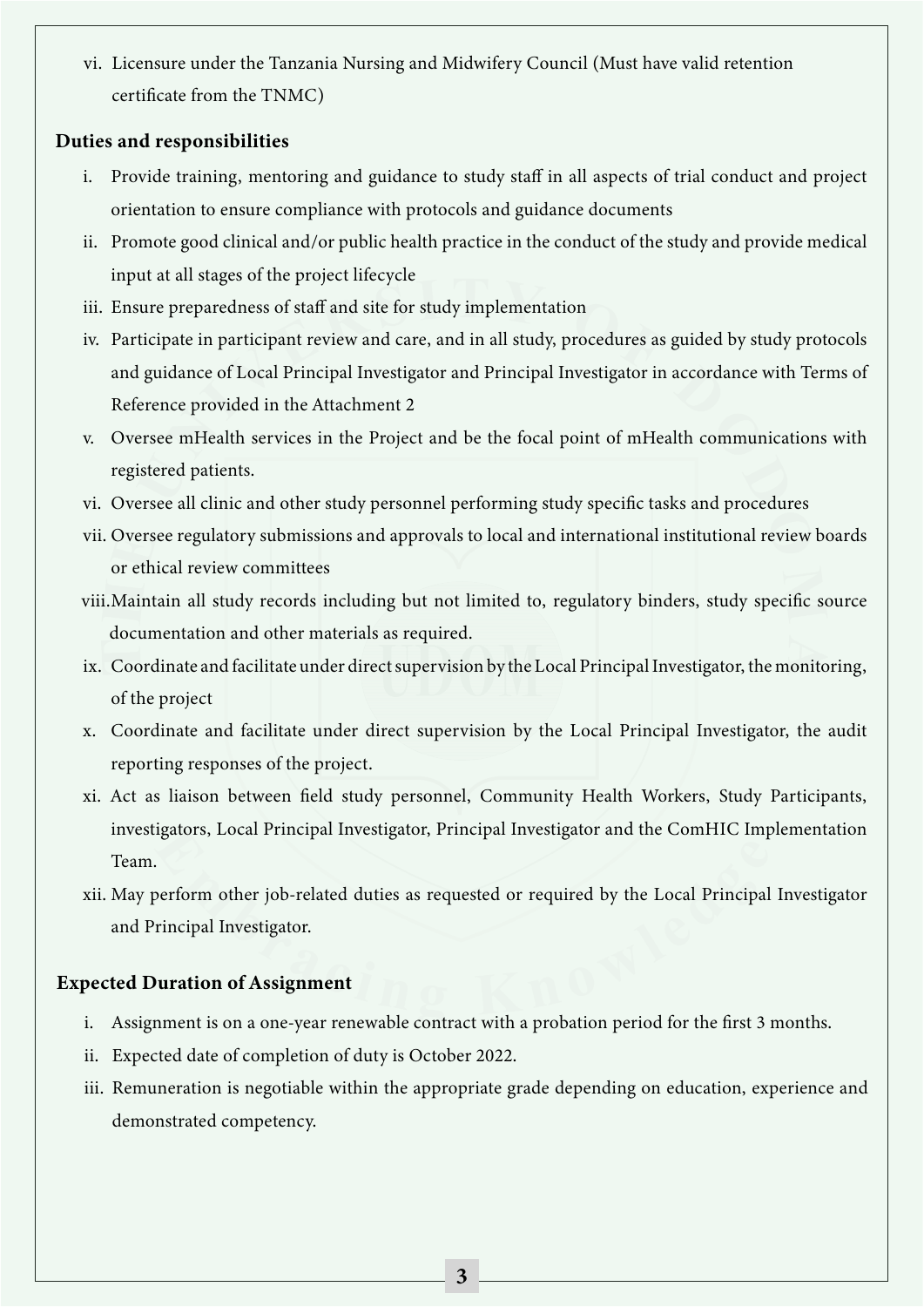| 3. | <b>POSITION:</b>            | District Study Nurse (3 Positions) |
|----|-----------------------------|------------------------------------|
|    | Location:                   | Dodoma                             |
|    | Reports to:                 | Principal Investigator             |
|    | <b>Terms of Employment:</b> | Contract                           |

### Required Qualifications

i. Bachelor of Science in Nursing and experience in community health practices

#### Work Experience

- i. Experience in advising diabetic and hypertensive patients and coordinating their treatments in Tanzania
- ii. Previous experience in working with local authorities including village heads and CHWs
- iii. Previous experience in participating in a clinical and/or public health research project
- iv. Knowledge of clinical trial ethics and Good Clinical Trial Practice will be added advantage
- v. Licensure under the Tanzania Nursing and Midwifery Council (Must have valid retention certificate from the TNMC)

#### Duties and responsibilities

- i. Conduct community implementation of ComHIC interventions at the assigned district, by supervising community health workers (CHWs), communicating with local hospital staff, and getting advice of the Study Physician (SP) and the study Nurse (SN).
- ii. Build trust and establish good relationships with local authorities/hospitals and village heads
- iii. Ensure compliance with protocols and guidance documents
- iv. Promote good clinical and/or public health practice in the conduct of the study
- v. Ensure preparedness in the assigned district for study implementation
- vi. Participate in participant review and care, and in all study, procedures as guided by study protocols and guidance of Local Principal Investigator and Principal Investigator in accordance with Terms of Reference provided in the Attachment 2
- vii. Maintain all study records in the assigned district including but not limited to, regulatory binders, study specific source documentation and other materials as required.
- viii.Act as liaison between field study personnel, patients, CHWs, the SP, the SN, Local Principal Investigator, Principal Investigator and the ComHIC Implementation Team.
- ix. May perform other job-related duties as requested or required by the Local Principal Investigator and Principal Investigator.